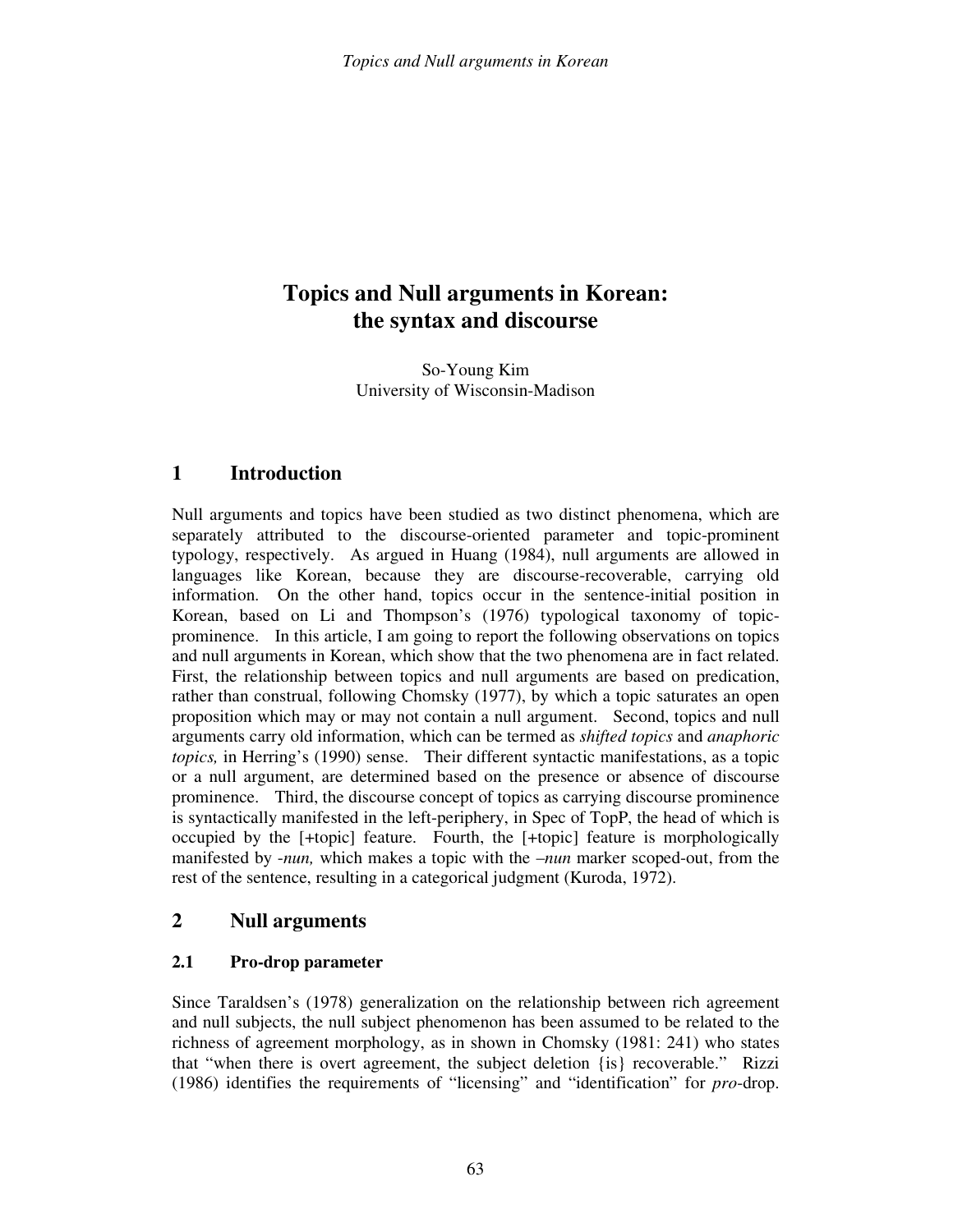Rich agreement languages, like Italian and Spanish, "license" null subjects by the governing node INFL, and "identifies" its missing grammatical information, based on the rich agreement inflection carrying the φ-features of person, number and gender.

#### **2.2 Discourse-oriented parameter**

Huang (1984) notes that Chinese, which lacks agreement entirely, allows null arguments both in the subject and object position, whenever they pick up antecedents from discourse. Incorporating a typological distinction of 'sentence-oriented' and 'discourse-oriented' languages, he claims that discourse-oriented languages share clustering properties, which are not observed in sentence-oriented languages. First, following Li & Thompson (1976), discourse-oriented languages have topic prominence, in which a topic, the prominent element, occurs sentence initially, forming the topic-comment construction. Second, following Tsao (1977, cited in Huang, 1984: 549), discourse-oriented languages have a topic deletion and a topic chain rule, by which a topic is deleted and identified as its discourse antecedent. Third, an anaphor can pick up the antecedent from discourse, without being limited within a sentence boundary. According to Huang (1984: 557), the above clustering properties are derived from one independent parameter of [± discourse-oriented]. Huang (1984) further proposes that null pronouns are licensed by this parameter.

(1) Binding of a topic to a null argument in Huang (1984);

[ *Top e<sup>i</sup>* ], [Zhangsan shuo [Lisi bu renshi *e<sup>i</sup>* ]]. Zhangsan say Lisi not know *e*  'Zhangsan said that Lisi didn't know [*e*].'

Huang's analysis: 'Him, Zhangsan said that Lisi didn't know.'  $e_i$  = Him, Him  $\neq$  Zhangsan, Him  $\neq$  Lisi, Him = discourse topic (taken from Huang, 1984: 542)

In Huang's analysis (1), the null object is bound by the sentence initial  $[\text{Top } \varphi_i]$ . The status of the null object is defined as a *variable,* given that 'α is a *variable* if and only if it is locally A'-bound and in an A-position' (Chomsky, 1981: 330). According to Huang (1984), while a null object is a *variable,* a null subject can be either *variable* or *pro,* depending on where it occurs. When the null subject is c-commanded by the matrix antecedent, it can be a *pro.*<sup>1</sup> In other contexts, null subjects are *variables*, bound by the zero-topic. In the following section I will develop a modified theory of

| <sup>1</sup> Null subject as a <i>pro</i> : | Zhangsan, xiwang $[e_i]$ keyi kanjian Lisi      |  |  |
|---------------------------------------------|-------------------------------------------------|--|--|
|                                             | Zhangsan hope can see<br>Lisi                   |  |  |
|                                             | 'Zhangsan hopes that $[e]$ can see Lisi.'       |  |  |
|                                             | 'Zhangsan hopes that [he] can see Lisi.'        |  |  |
|                                             | (Chinese: Huang, 1984: 538)                     |  |  |
| Null subject as a <i>variable</i> :         | lai-le.<br>$\boldsymbol{\rho}$                  |  |  |
|                                             | $Come-E$                                        |  |  |
|                                             | 'Came.'                                         |  |  |
|                                             | Meaning: 'He came.' (Chinese: Huang, 1984: 537) |  |  |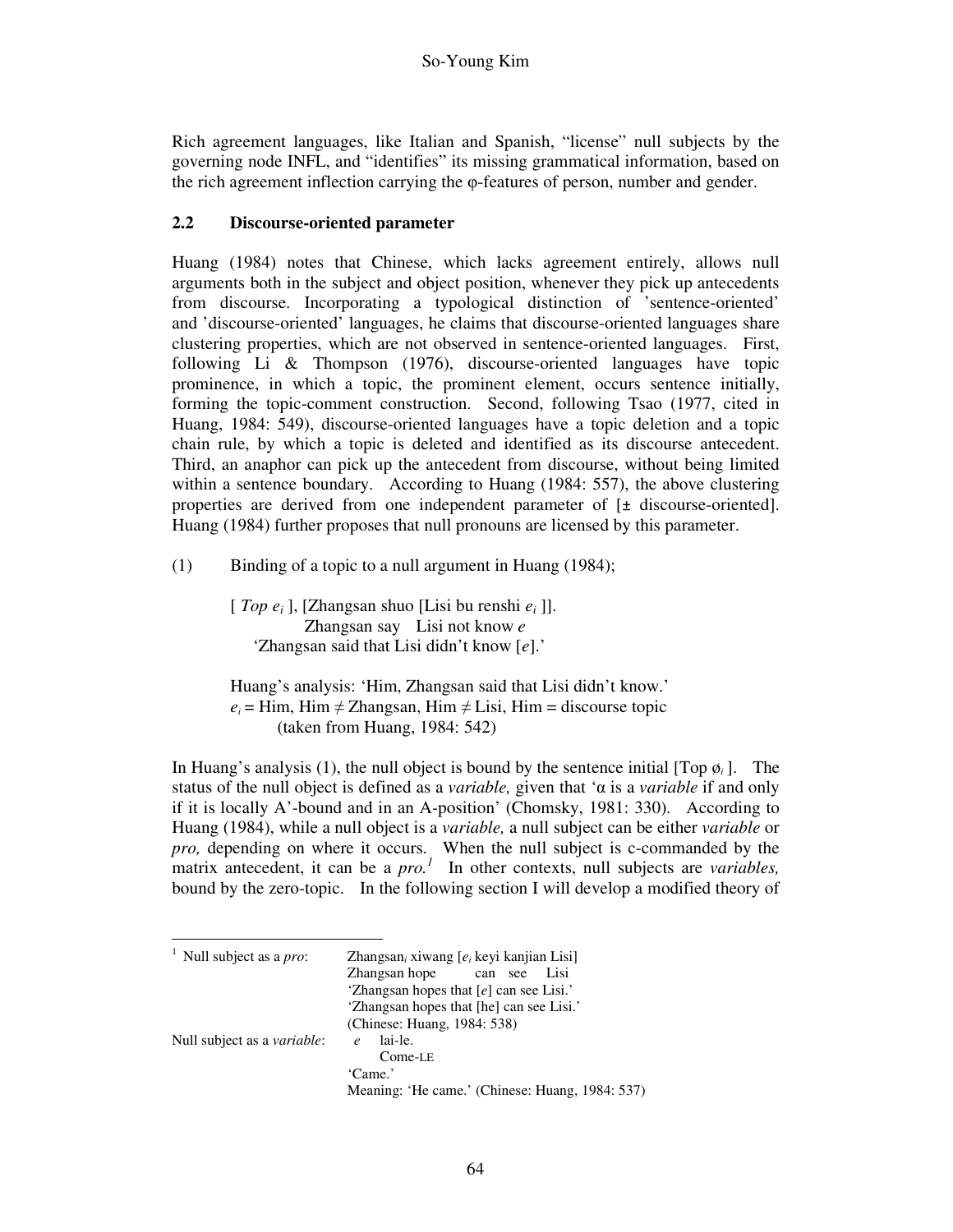Huang (1984) for Korean and Japanese, in which his discourse-oriented parameter is fully accepted, but the status of null arguments is analyzed as a *pro*.

#### **2.2 Syntax of null arguments in Korean**

Analyses of null arguments in discourse-oriented languages have not reached a consensus among researchers. While Kuroda (1965, cited in Zushi, 2003) suggest that null objects in Japanese show *variable* properties, as proposed in Huang (1984), other researchers claim that null arguments in Korean and Japanese are *pros* (Cole, 1987; Kang 1986; Moon, G. S.; Kim, S. H., 1993; Zushi 2003).<sup>2</sup> Proponents of the *pro* analysis provide data showing *pro* properties defined in Chomsky; 'α is a *pronominal* if and only if it is free or locally A-bound by β with an independent θ-role (Chomsky, 1982; 81).'

(2) *pro* properties of null arguments in Korean

- a. *e* cham cal ttwuin-ta. really fast run-DECL '[*e*] *really* runs fast.' '[he/she/it] really runs fast.'
- b. John*i*-i [Mary-ka *e<sup>i</sup>* / ku*<sup>i</sup>* / caki*i*-lul ttaly-ess-ta] ko ha-ess-ta. John*i*-NOM [Mary-NOM *e<sup>i</sup>* / him*<sup>i</sup>* /self*i*-ACC hit-PAST-DEC] COMP say-PAST-DECL 'John said that Mary hit [him] /him/himself.'

In (2a), the null subject refers to someone physically present, which bears its own  $\theta$ role, behaving as "its overt counterpart that alternates with it' (Chomsky, 1982; 81). (2b) contains a null object which is in the variation with the overt resumptive pronouns, *ku<sup>i</sup>* or *caki,* which bears its own theta role in the base position, suggesting it is base-generated. The null object in (2b) is A-bound by the matrix argument, suggesting it is a *pro,* but not a *variable.* Null arguments in Korean are *pros* which are base-generated, carrying their own theta-roles, and allowed due to the discourseoriented parameter.

# **3 Topics**

This section concerns the discourse of topics, which has been considered as confusing and elusive as the syntax of topics. Since "topics" are basically a discourse notion, it is prerequisite to understand the discourse of topics in order to understand the syntax of topics. In spite of the extensive use of the term *topic,* there has been "no accepted definition on it" (Reinhart, 1981: 53). As observed in Reinhart (1981: 61), *topic* has been identified mainly from two different criteria: *old information* and *aboutness*, where old information is "a property of the referents denoted by linguistic expressions" and aboutness refers to "a relation between an argument and a position." The term, *old information*, can be identified based on the speaker's belief on the

<sup>&</sup>lt;sup>2</sup> Analyses based on Korean are assumed to apply to Japanese, due to their striking structural similarities.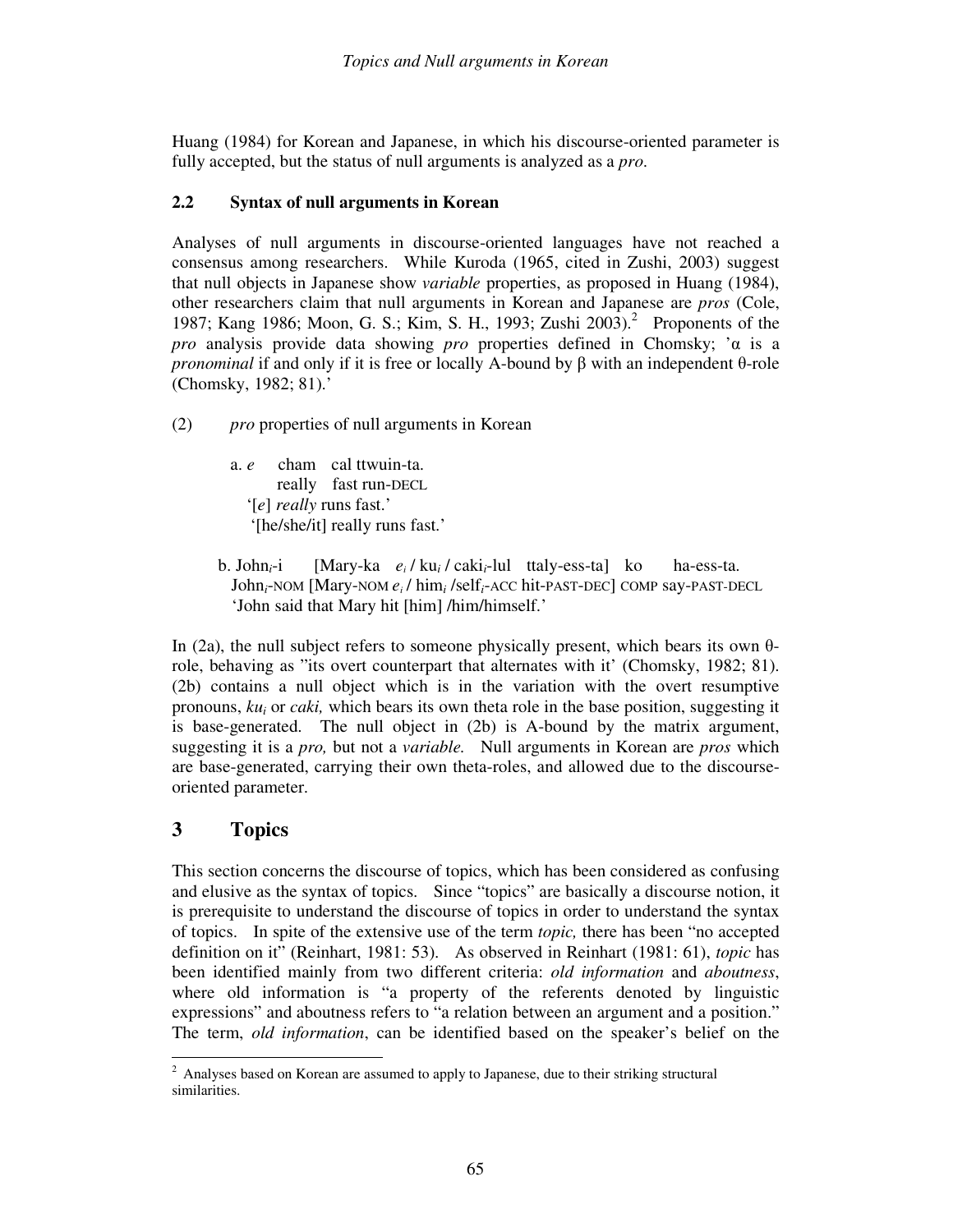shared background knowledge which the addressee is assumed to be conscious or aware of (Chafe, 1976). Lyons (1969) elaborates old information as "contextual dispensability," which requires topics to be "*given* in the general situation" (p.335). Kuno (1972) defines topics as elements with "old, and predictable information," where "the theme ["topic" in the present paper] must be either anaphoric (i.e., previously mentioned) or generic" (p.270, parenthesis = original). Gundel (1974) claims that a topic is "an element that is part of the presupposed (given or known) information conveyed in the sentence" (p.30). Based on the information status, Gundel (1974) argues that topics do not need to occur sentence-initially.

The criterion *aboutness* is configuration-based, where a topic precedes its comment.<sup>3</sup> This term dates back to Plato's concept of subject-predicate, according to Lyons (1969: 335). Lyons (1969) suggests that one modern interpretation of Plato can be found in Sapir's (1921: 35) "something to talk about" and "something must be said about this subject of discourse once it is selected," referring to topic and comment, respectively. Hockett (1958: 201, cited in Vallduvi, 1992: 31) provides a now generally held definition of *aboutness* in that "the speaker announces a topic, and then says something about it."

The two criteria allow pronominal subjects in English to be identified as topics, due to the anaphoricity carrying old information and the aboutness establishment between subject and predicate. A close examination of English shows that topics can be further divided into two types, as follows:

- (3) a. Once there was a wizard. He lived in Africa. b. Once there was a wizard. He was very wise, rich, and was married to a
	- beautiful witch. They had two sons………. Now the wizard, he lived in Africa. (Givon, 1976: 153)

(3a) has a pronominal topic, He, whereas (3b) has a full NP topic, the wizard, which are respectively termed as *anaphoric pronominalization (AP)* and *topic-shift (TS)* by Givon (1976: 153). According to Givon (1976), AP takes an antecedent which had been directly mentioned before, whereas TS occurs when there is an intervening gap between TS and its antecedent. Halliday (1967) distinguishes the clause initial *theme*  (=topic in this paper) into *marked* from *unmarked,* in that a *marked theme* carries the speaker's meaningful option of what (s)he is talking about now, at the point of departure of a clause. For example, a sentence, *John saw the play,* has an *unmarked theme* of the subject, whereas a sentence, *The play John saw yesterday,* contains an unmarked *theme*, *the play,* representing "a foregrounding of the speaker's point of departure" (Halliday, 1967: 214).<sup>4</sup> Herring (1990) distinguishes topics into *shifted* and *continuous topic*. *Continuous topics* take their antecedents from the immediately

<sup>-</sup> $3$  Topic-comment can be a type of informational articulation, including theme-rhyme (Halliday, 1967), topic-focus (see Vallduvi, 1992, for the refenreces), focus-presupposition (Chomsky, 1972; Prince, 1981, 1986, and others). According to Prince (1986, p.208), information articulation dates back to Chafe (1976), in that information in a discourse is not unstructured, but speakers form their proposition in accordance with their beliefs about the hearer, in terms of the hearers' possession and their expectation to know.<br><sup>4</sup> According to Hellis

According to Halliday (1967), *theme* must occur in the clause initial position. For example, in an interrogative sentence, *did John see the play?,* the theme *did* announces the interrogative mood feature, which in turn demands the polar (yes/no) decision of the listener.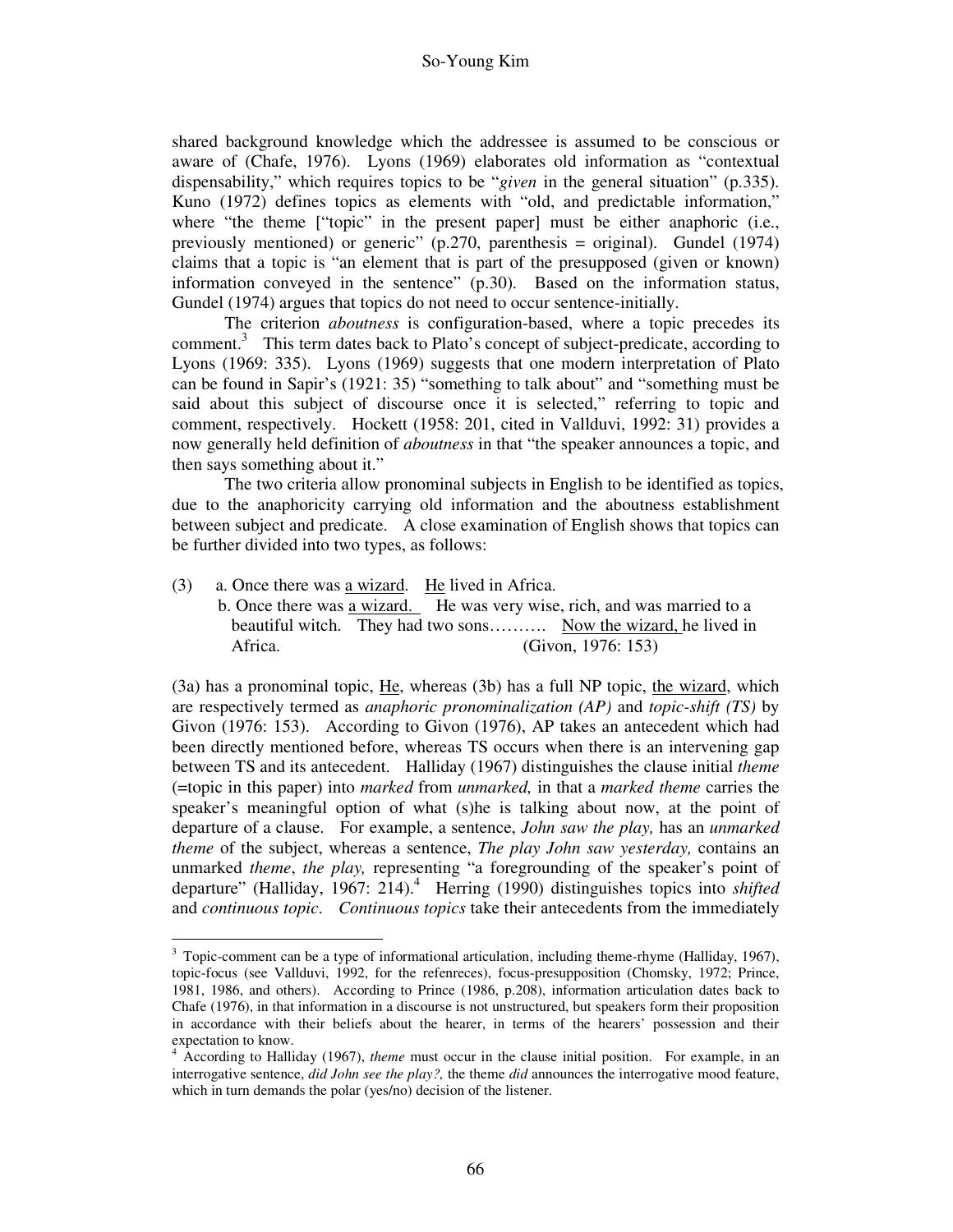preceding discourse, and can be pronominalized or deleted, depending on the linguistic parameters. *Shifted topics* can be discontinuous from the immediate discourse, and expressed by full lexical NPs, often with a topicalizing expression, such as *as for X*.

(4) Korean: A mother-child interaction: They are talking to mother about her tooth extraction.

```
a) Child: 
kuntey, na-ka, na-nun e twukay-na ppop-ass-e. 
by the way, I-NOM I-TOP, two-EMPHASIS MARKER extract-PAST-DECL
'By the way, I, I extracted two.' 
'By the way, I extracted two [of my teeth].'
```
b) Mother: anya, *e* hana-pakke an-ppop-ass-e. No, one-only not extract- PAST-DECL 'No, extracted only one.' 'No, [you] extracted only one.'

c) Child: ikes-un *e e* an ppop-ass-e. this- TOP not extract- PAST-DEC. 'This, didn't extract.' 'As for this, [I] didn't extract [it].'

The above Korean example (4) shows that Korean has the two types of topics, and they have different syntactic manifestations. Continuous topics or anaphoric topics are expressed as null, as in *ne* 'you,' and *na* 'I,' in (4a) and (4b), respectively. On the other hand, a shifted topic or intensified theme, as in (4c) is expressed as a topic marked NP in the sentence initial position. In (4c), the Topic-marked NP, *ikes* 'this (tooth),' contrasts with the child's other teeth, such as 'that tooth,' carrying *contrastiveness* and *prominence*. In other words, while unmarked themes or anaphoric pronouns are suppressed, marked theme and shifted topics are morphologically marked with the Topic marker *nun.* 

## **4 Topic as left-periphery and morphological marking**

The previous section discussed Korean's two types of topics, null arguments and topics, with the two being distinguished from each other based on the presence or absence of discourse-prominence. A topic carries discourse-prominence, while a null argument does not. In this section, I will show that topichood in Korean is a combination of the left-periphery configuration and the morphological *–nun* phrase. Evidence comes from data exhibiting that (i) not all –*nun* phrases carry topichood, such as *aboutness,* and (ii) not all left-peripheral phrases represent topichood, such as a *standing-out* property resulting in a *categorical j*udgment (see Kuroda, 1972).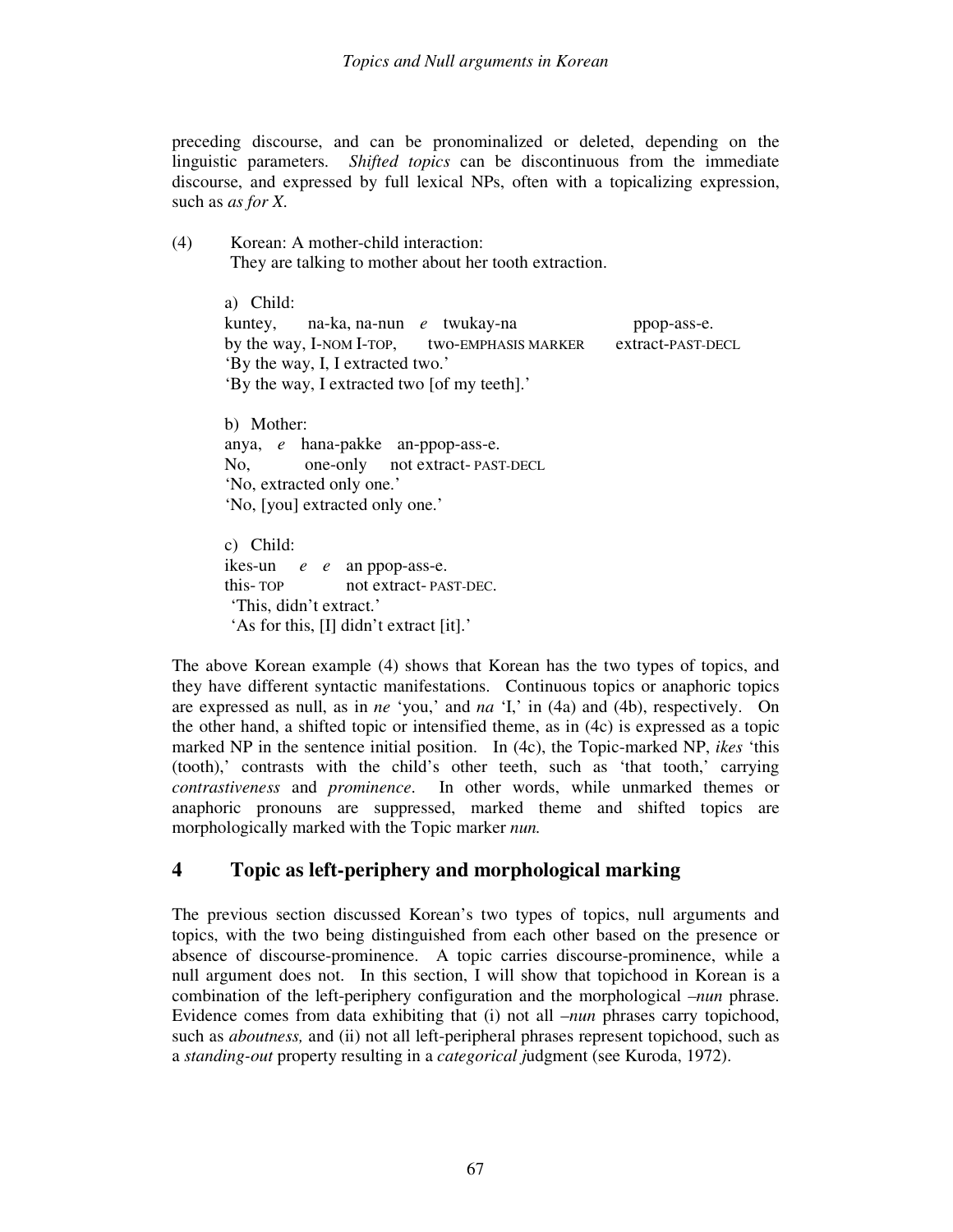In (5), only the sentence-initial –*nun* phrase, not the sentence-medial -*nun*  phrase, can establish a topic-comment construction and its related properties, such as *aboutness*.

(5) A mother-child interaction: W is J's baby sister

a) Mother: J-nun W-ka hangsang ippe? J-TOP W-NOM always is pretty? 'J, W is always pretty?' 'Do you always like W?'

b) Child:

-

na, nunkes-to ippuko, usnunkes-to ippuko, ta ippe I, crying also is pretty laughing also is pretty, everything is pretty 'I, crying is pretty, laughing is pretty, everything is pretty.' 'I like [her] crying, [her] laughing, and I like [her] everything.'

c) Mother: emma-nun ununkes-un pokisil-e. Mother- TOP crying- FOC is ugly 'Mother, (her) crying is ugly.' 'I don't like [her] crying.'

(5c) contains two  $-*num*$  marked phrases. The 1<sup>st</sup>  $-*num*$  phrase, *emma* 'mother' is a topic as well as a focus, depending on the interpretation. When the speaker wants to compare herself with her daughter, J, it carries focushood, such as contrastiveness. Without this contrastiveness, the –*nun* phrase shows topichood, meaning that the sentence is about *emma,* establishing *aboutness* between the topic and the rest of the sentence, i.e., the comment. On the other hand, the  $2^{nd}$   $\overline{-}$ *nun* phrase, *ununkes* 'crying' is the focus, making a comparison between crying and laughing, in that she likes the baby's laughing, but not the crying. The  $2<sup>nd</sup>$  –*nun* marked NP cannot be a topic, because it cannot establish an *aboutness* relationship between the *topic* and the  *This indicates that topichood involves the left-periphery configuration.* 

 However, not every left-peripheral phrase exhibits topic properties like *categorical* judgment. Before introducing examples, let us discuss the concept of *categorical* judgment. *Categorical* judgment, along with *thetic* judgment, originates from the  $19<sup>th</sup>$  century philosopher Brentano, and was elaborated on by his student Marty, (Kuroda, 1972). *Categorical* judgment consists of two separate successive acts, in which one is an act of recognizing an entity and the other is an act of making a statement. On the other hand, *thetic* judgment consists of a simple statement of an event or a state. Thus, *categorical* and *thetic* judgments are also referred to as double and simple judgments, respectively. Kuroda (1972) claims that this philosophical concept of *categorical* and *thetic* judgments accounts for the grammar structure of languages like Japanese. *Categorical* statements are topic-centered,

<sup>&</sup>lt;sup>5</sup> In other words, focushood observed in a topic should be a subproperty of the topic. A topic can be a focus, but not vice versa. Only a focus in the topic-position obtains topichood.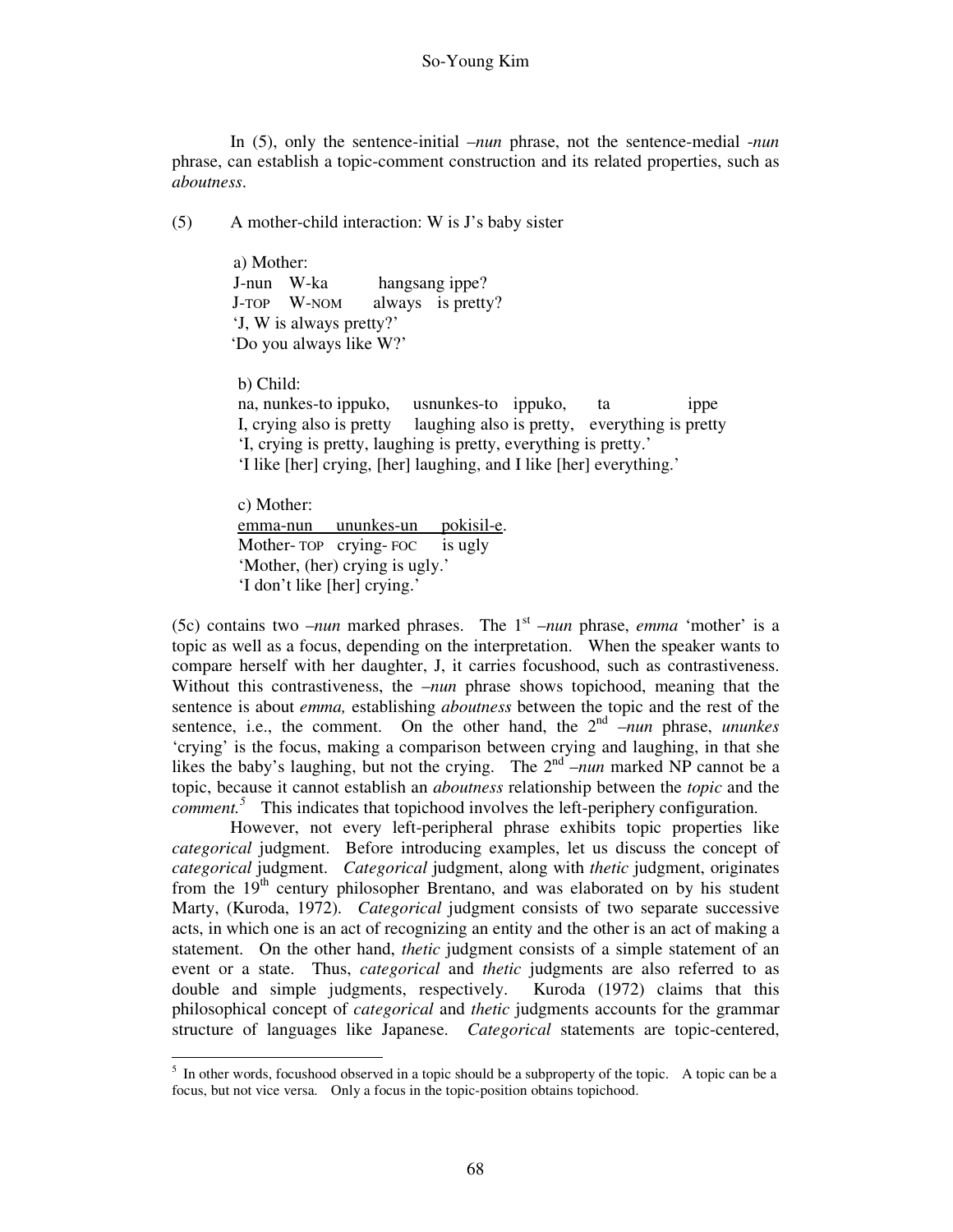where the speaker recognizes an entity and then makes a statement about that entity, while *thetic* statements simply report an event, without any center of attention.<sup>6</sup>

| (6) |                                                                     | a) categorical judgment                           |                      |            |  |  |
|-----|---------------------------------------------------------------------|---------------------------------------------------|----------------------|------------|--|--|
|     | inu-wa                                                              | neko-o                                            | oikakete iru         | (Japanese) |  |  |
|     | kae-nun                                                             | koyangi-lul                                       | ccocko-iss-ta        | (Korean)   |  |  |
|     | $dog$ -TOP cat-ACC                                                  |                                                   | chase-PRES PROG-DECL |            |  |  |
|     | 'As for the dog, it is chasing a cat' or 'The dog is chasing a cat' |                                                   |                      |            |  |  |
|     |                                                                     |                                                   |                      |            |  |  |
|     | b) thetic judgment                                                  |                                                   |                      |            |  |  |
|     | inu-ga                                                              | neko-o                                            | oikakete iru.        | (Japanese) |  |  |
|     | kae-ka                                                              | koyangi-lul                                       | ccocko-iss-ta        | (Korean)   |  |  |
|     |                                                                     | chase-PRES PROG-DECL<br>dog-NOM cat-ACC           |                      |            |  |  |
|     |                                                                     | 'The/a dog is chasing a cat.'                     |                      |            |  |  |
|     |                                                                     | (Japanese examples; taken from Kuroda, 1972: 161) |                      |            |  |  |

In the Korean/Japanese data, (6a) has Topic-marked NPs, while (6b) has Nom-case marked NPs. Kuroda (1972) observes that the Topic-marked NPs in (6a) are what the speaker's interest is directed towards and he wants to make a statement about the event in relation to that entity. In (6a), the -*nun/-wa* marked phrase, the dog, is assigned the distinguished role of constituting the overall event. On the other hand, the Nom-case marked NP in (6b), the dog, and the cat are symmetrically distributed so that they constitute the overall event. In other words, in Japanese and Korean, a topic construction is a categorical statement, in which the topic NP is the primary constituent toward which the speaker's interest is directed.

- (7) A lunch table women's conversation about gender roles in their homes. a) ay-nun | eccaphi nay-ka *e* khiwunun kenikka.  $child(ren)$ -  $TOP$  | anyway I- NOM raise 'children, I have to raise them anyway' 'As for the children, I have to raise [them] myself anyway.'
	- b) nay-ka eccaphi ay-nun/lul khiwunun kenikka. I- NOM anyway child(ren)- FOC/ ACC raise 'I have to raise children anyway.'

(7a) is the original statement by the speaker, who initiated a sentence with a Topic marked NP, *ay-nun*, 'child(ren)- TOP.' (7a) has the same truth condition as (7b). (7b) has the Nominative-case marked NP, *nay-ka,* 'I- NOM.' These two sentence-initial phrases carry discourse-prominence because the speaker initiates his/her sentence with the phrase. The sentence-initial elements can also, in Vallduvi's words (1992:

<sup>&</sup>lt;sup>6</sup> Thetic statements are simple statements about events or entities, also termed 'event-reporting' (Lambrecht, 1994: 137), 'presentational sentence' (Bolinger, cited in Lambrecht, 1994: 138), 'news sentences' (Schmerling, 1976, cited in Lambrecht, 1994: 138), and 'neutral descriptions' (Kuno, 1972).

 $<sup>7</sup>$  The two judgments are indicated in specific ways in grammar, in that categorical statements are</sup> marked by a particular morphological marker, a phrasal arrangement, or an intonation break (Raposo and Uriagereka, 1995: 185), whereas thetic statements form a single prosodic unit (Jäger, 1995, p.233).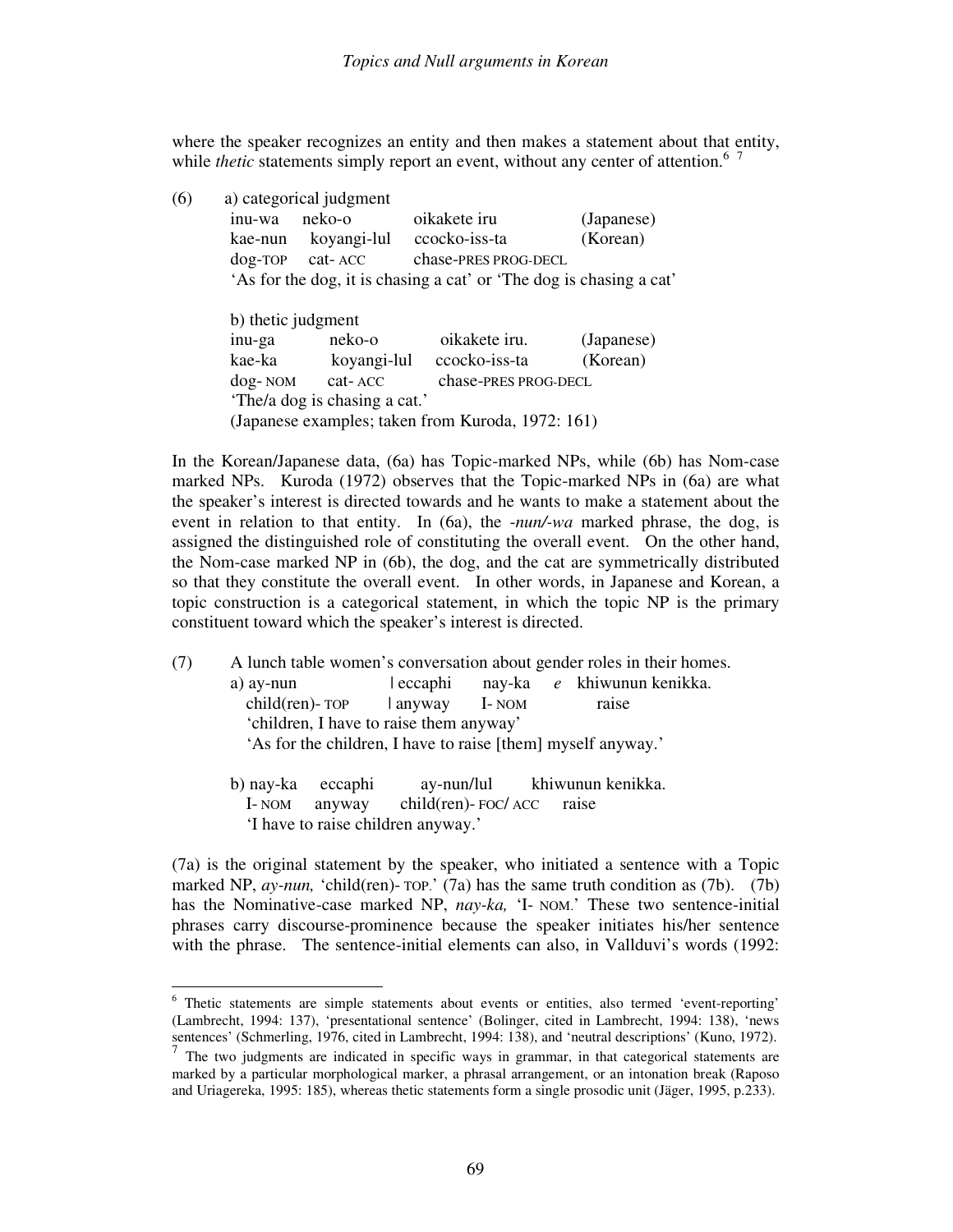47), be interpreted to perform the role of "linking up" between the "vehicular part" of the information and the oncoming information. <sup>8</sup> However, the Case-marked sentences lose categorical interpretation.<sup>9</sup> Only the *–nun* phrase in (7a) participates in the categorical statement, as observed in Kuroda (1972). (7a) has the interpretation that the speaker's interest is primarily directed toward *ay* '(her) children' as "the identity of the particular individual entity that he has in mind" (Kuroda, 1972: 166), while the rest of the sentence is about the topic. Raposo and Uriagereka (1995: 185, henceforth R & U) suggest that the above construction has "the semantic import of holding its subject [=topic, in the present study] in a standing manner – that is, irrespective of the event in which this subject participates." Adopting R & U (1995: 186), (7a) and (7b) have the same eventive structure, but (7a) has a "scoped out" topic, meaning that it is outside the scope of the event operator. Kuroda (1987, cited in Choi, S. J., 2000) studied the use of the Japanese topic marker, –*wa,* in a Japanese translation of Tolstoy, and claims that –*wa* phrases function to express either the point of view or the locus of consciousness. The given data show that this "scoped-out" or "topic-centered" property of topics is attributed only to the – *nun* phrase, but not to the case-marked topic, in the sentence initial phrase.

 In sum, topics carry *old information, aboutness,* and *discourse-prominence.*  In Korean, topics appear in the left-periphery of a sentence with the morphological marker, –*nun*. This results in categorical interpretation of the topic construction. Thus, topics in Korean are scoped-out from the rest of the sentence.

#### **5. Topic and Null argument mapping in syntax and discourse**

In the previous section, it was pointed out that topichood is the combination of the morphological *–nun* marking and the left-peripheral configuration. In order to account for a topic construction in Korean, Cho, J. H.'s (1997) tree structure is adopted.

 $S = \{ \text{Focus}, \text{Ground} \}$ Ground =  ${Link, Tail}$  (Link = Topic) (Vallduvi, 1992: 89)

9 The sentence initial position can be occupied by an Acc-case marked phrase, as follows:

> ay-lul eccaphi nay-ka *e* khiwunun kenikka. Child(ren)- ACC anyway I- NOM raise 'Children, I have to raise anyway.' 'Children, I have to raise [them] anyway.'

<sup>-&</sup>lt;br>8 Vallduvi (1992) divides information into three primitives--topic (link), focus, and tail, as follows:

According to Vallduvi, a sentence information structure consists of Focus and Ground, where Focus is the locus of new information. Ground, on the other hand, is defined negatively as the complement of the Focus, that is, background or presupposition, serving the role of anchoring the vehicular part. The Ground is divided into Topic (Link, in his terms) and Tail.

Even though the sentence-initial phrase is discourse-prominent and serves a linking role, the sentence neither receives a topic-comment interpretation, nor a categorical interpretation. Depending on the interpretation, it may be argued that the sentence has the above topic properties, but the sentence with the Acc-phrase has a lesser degree of topichood than the –*nun* marked phrase.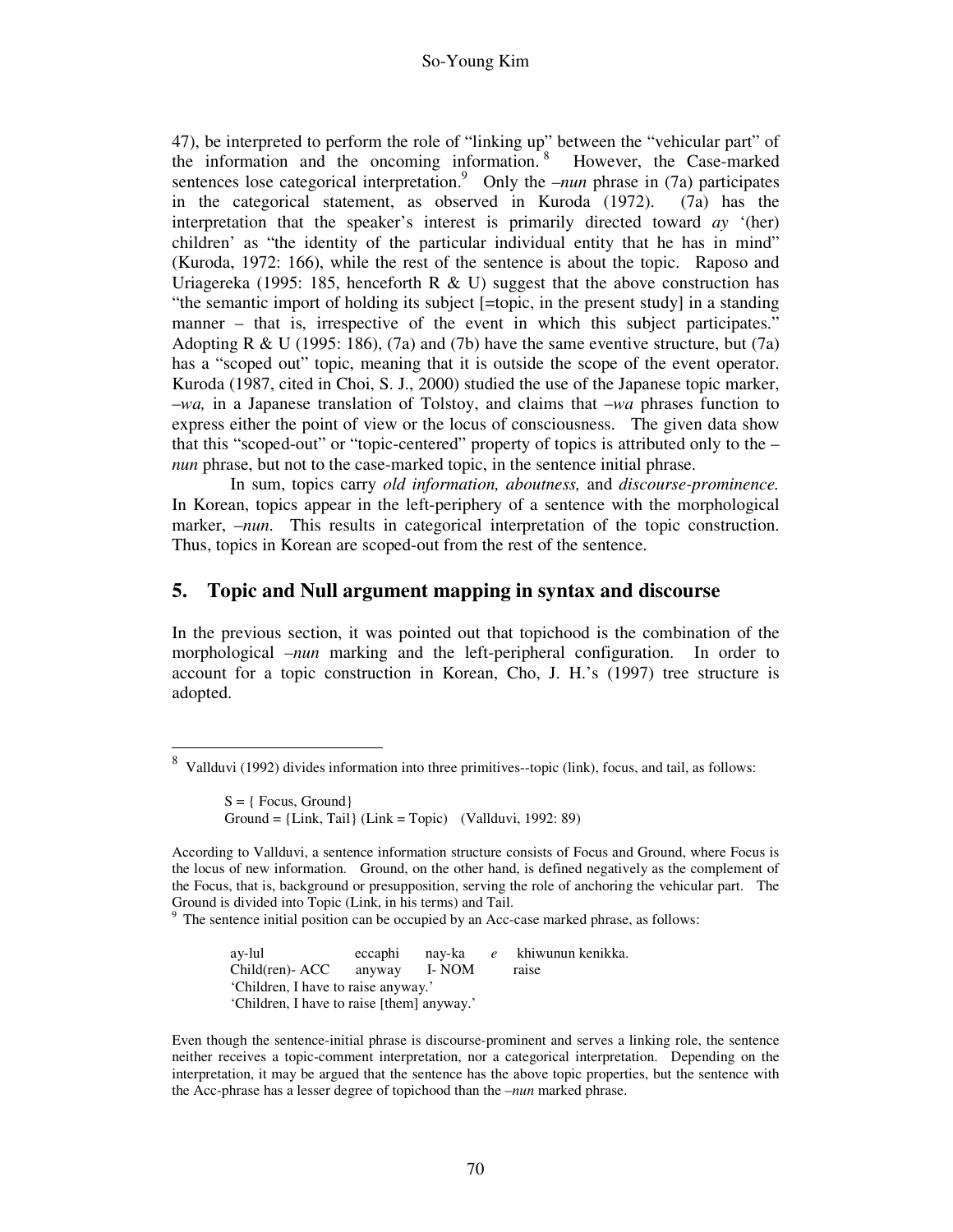

According to this model, the [+topic] feature occupies the head of the Topic phrase. The *-nun* marker is the morphological realization of the [+topic] feature, which in turn undergoes affixation to a base-generated topic phrase in the Spec of the Topic Phrase. Similar variations have also been proposed by Choe (1995) and Moon (1989), who assume that the topic is base-generated in the Spec of the highest functional node and then enters into a spec-head relation, where the head carries a topic related feature.<sup>10</sup> Moon (1989: 88) argues, for instance, that the topic is licensed by a D(iscourse-morpheme) which is located in the highest functional node (that is, TopP in Cho's (1997) model), and "plays a role in making the connection between two sentences by transmitting the content of a discourse topic to a subsequent sentence in the same discourse domain." This model assumes that the Korean topic construction is analogous to English left-dislocation, following Chomsky (1977: 81).

(9) As far as John is concerned, I will never believe the claims that have been made about **him.** (bold letters-original, Chomsky, 1977: 80)

According to Chomsky (1977), *John* in (9) is coreferent with *him*, which violates the subjacency principle. The acceptability of this sentence suggests, however, that *John*  and *him* are base-generated*.* This base-generation hypothesis is supported by the following sentences in Korean.

(10) a) pihanki-nun 747-i khu-ta. Airplaine- TOP 747- NOM big-DECL.

 ku chayk-un Mary-ka *t* pil-lye-ka-ss-ta. That book-TOP Mary-NOM borrowed-and-took. 'That book, Mary borrowed *t*.'

Some researchers divide topics into a movement-type and a base-generation type. With this division, argument topics, as in the above sentence, involve movement, whereas other gapless topics, with the exception of double subject constructions, are base-generated (Bak, S. Y. 1981; Ura, 1995).

 $10\,$ The issue of whether a topic is base-generated or moved has undergone long debate in the Korean/Japanese linguistics circle. Proponents of the movement analysis, such as Oh, C. K. (1971, cited in Ahn, S. H., 1990) claim that a topic is transformationally generated. In this analysis, a definite NP with a particle undergoes preposing, followed by the attachment of the *nun* particle, which is adjoined to S. As in the given example below, the topic constituent is generated in the canonical argument position and then undergoes movement to the sentence initial position, leaving a trace, as follows.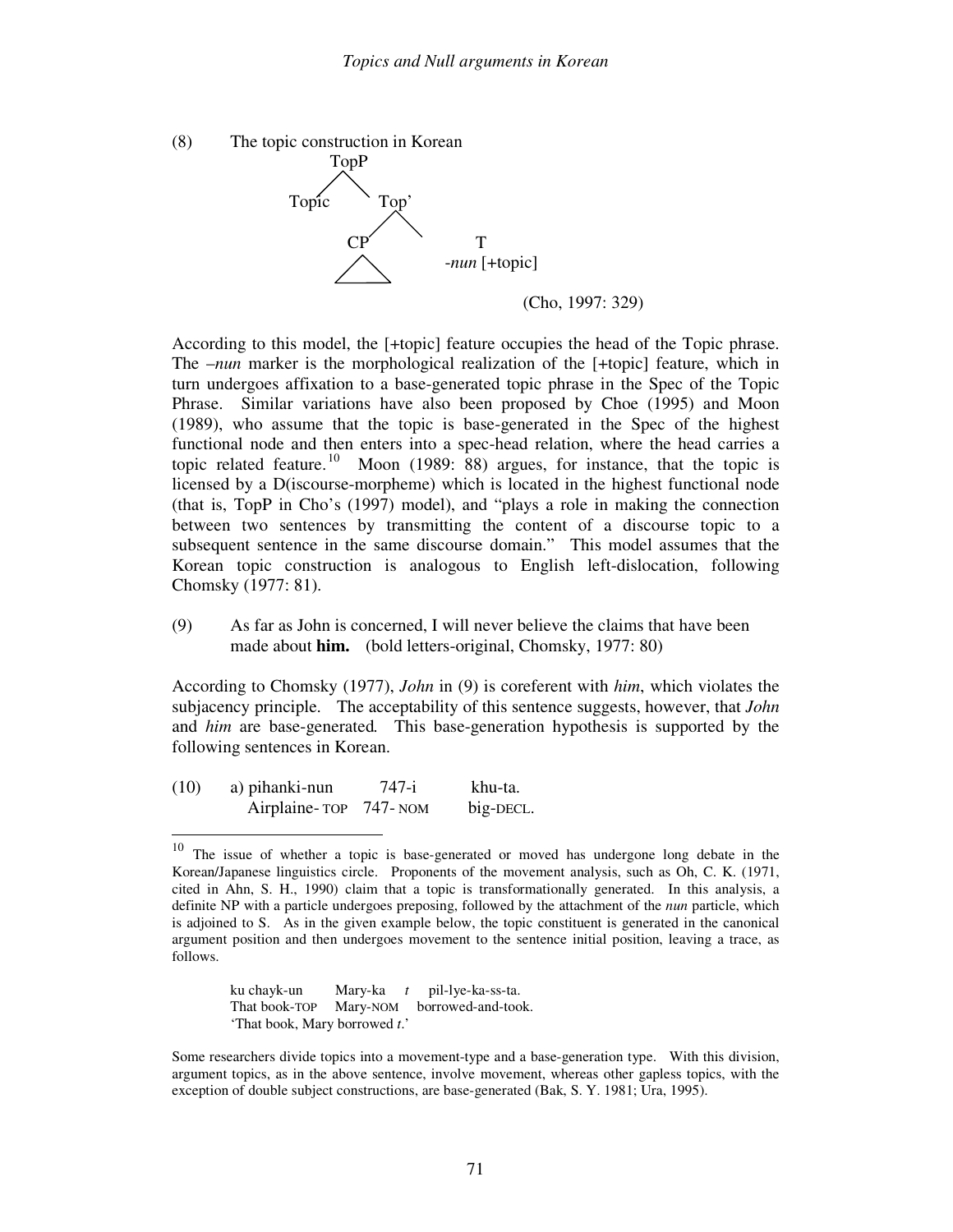'Airplane, 747 is big.' 'As for airplanes, 747s are big.' (Li and Thompson, 1976: 468)

- b) i-chayk<sub>i</sub>-un [Tori-ka  $\left[ [e_i \, e_i \right]$  sassten] saram<sub>i</sub>]ul mannassta. This book- TOP Tori- NOM buy- PAST person- ACC meet- PAST-DEC 'This book, Tori met the person who bought.' 'As for this book, Tori met the person who bought [it]' (Moon, 1989; 67)
- c) ku chaykj-un Mary-ka *e*j / kukuej-ul pil-lye-ka-ss-ta. That book- TOP Mary- NOM *e*/ it- ACC borrow-and-take- PAST-DEC 'That book, Mary borrowed *e*/it.' 'As for that book, Mary borrowed [it]/it.'

(10a) suggests that a topic does not need to bind an argument in the comment. (10b), if moved, would violate the subjacency principle. As it is, however, the sentence is acceptable, suggesting that the topic is base-generated in the sentence initial position. (10c) shows that a topic refers to an overt resumptive pronoun that can carry its own θ-role. This, in turn, alternates with a null argument, suggesting that a null argument is not a trace left behind after the movement of the topic in the sentence-initial position.

While (10b) and (10c) are the so-called argument topics or gapped topics, where the topic is coreferred with a null argument or a resumptive pronoun in the theta-position, (10a) is a gapless topic construction, where the topic is not part of the argument structure of the main predicate. Then, a question is the grammatical status of a topic phrase. According to Chomsky (1977:.81), a topic construction involves "rules of predication." In (10b) and (10c), for instance, a topic is a coreferent with either a null argument or an overt resumptive pronoun. According to Chomsky, the relationship between a topic and its null/resumptive pronoun is not construal, but rather predication. (9) is repeated in (11).

(11) As far as John is concerned, I will never believe the claims that have been made about **him.** (bold letters-original, Chomsky, 1977, p.80)

In (11), *John* in the left-dislocation provides reference to *him,* which is not by ccommanding, but predication. A topic saturates an open proposition, which contains a null/resumptive pronoun that needs its reference. Chomsky (1977) assumes that this predication is based on "aboutness," which, rather than being a precise grammar concept, is a vague relationship between a topic and its predicative comment (see Kuno, 1972; Li and Thompson, 1976; Mathesius, 1915, cited in Vallduvi, 1992: 31; Reinhart 198; Strawson, 1964, for the concept of "aboutness").

- (12) Regarding your second proposal,| the board has found it feasible. (Reinhart, 1981: 63)
- (13) A mother-child interaction about a cavity in the child's teeth and about food which could cause cavities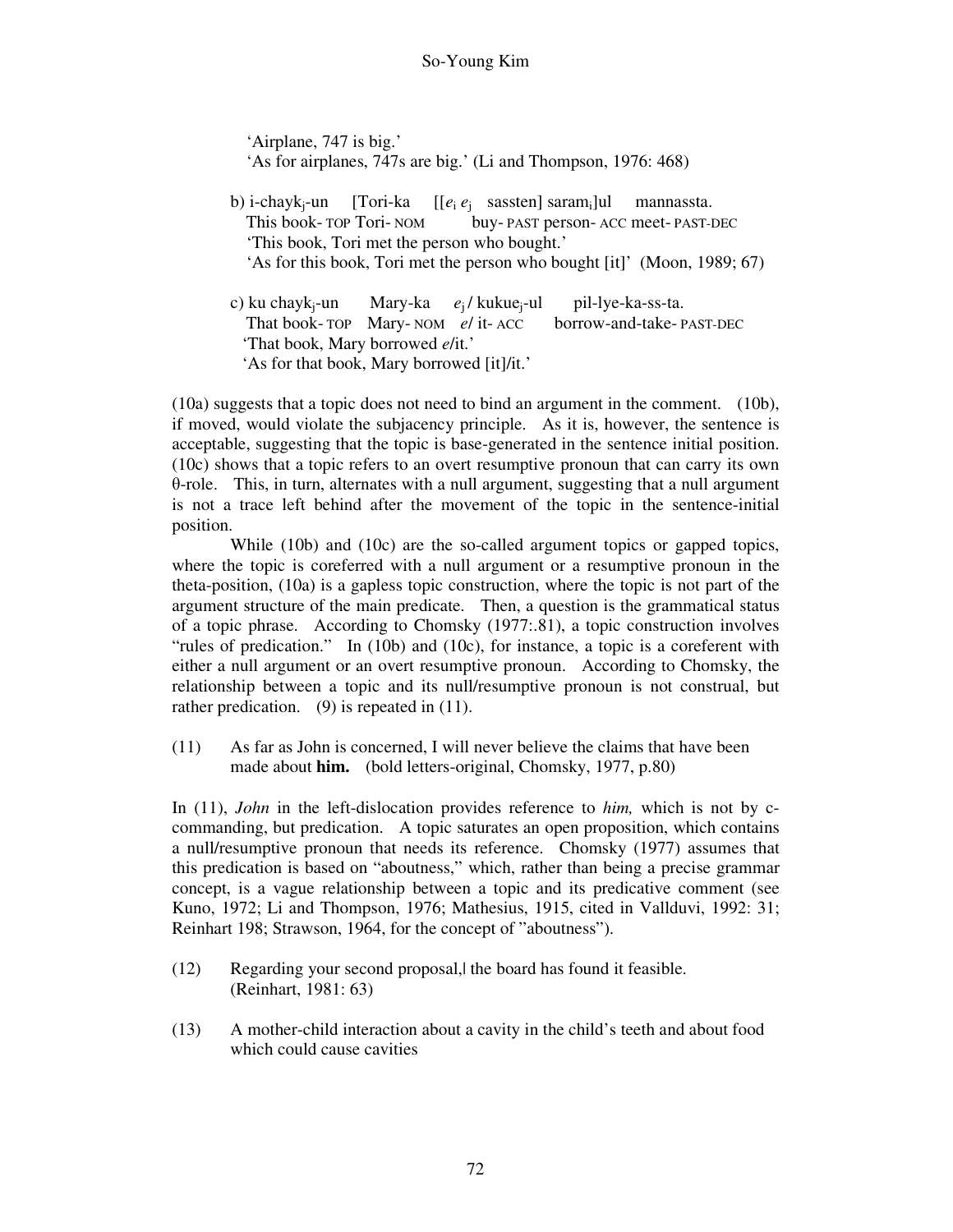Child: cereal-un| (*e* = ippal-i) an-sseke cereal-TOP | (*e* = teeth-NOM) not-rotten 'Cereal, don't get rotten.' 'As for cereal, my teeth don't get rotten.'/ 'Cereal doesn't rot your teeth'.

In (12), the topic does not have any coreferring argument in the predicate. In (13), the topic is not coreferent with the null argument in the main predicate. Thus, the topic may or may not be the same entity as the null argument. Following Chomsky (1977), a topic and a null/resumptive pronoun are assumed base-generated in the Spec of TopP, and the theta-position, respectively. These entities, the topic, the null argument, and the resumptive pronoun, carry old information, but their surface manifestation is determined by the interaction between the discourse and the syntax.

(14) A lunch table conversation among women about their husbands' breakfast habits.

 Chelsussi-nun kunyang caki-ka *e* chayngkyese mekeyo Chelsussi- TOP just self- NOM make-and-eat-DECL 'Chelsussi, he just makes and eats.' 'As for Chelsussi, he just makes and eats [breakfast] for himself**.**

(15) A lunch table women's conversation about gender roles at their homes

Namcatul*i*-un *ei*/caki*i*-ka amuli *e* towacwueto kuren sensu-ka epnapoayo men*i*-TOP *ei*/self*i*-NOM so much help such sense-NOM does not exist 'Men, no matter how much *e/*they help**,** such sense does not exist.' 'As for men, they have no sense at all, no matter how much they help us themselves.

(14) and (15) each contain a topic, a resumptive pronoun, and a null argument. In (14), the topic, *Chelsussi,* is corefernt with the resumptive pronoun, *caki,* 'self,' and the null argument refers to 'breakfast.' In (15), the topic, *namcatul,* 'men,' is coreferential with the resumptive pronoun, *caki,* and the null argument refers to 'us,' which means 'women.' In this paper, I argue that the distribution of the topic, the resumptive pronoun, and the null argument is regulated by both syntax and by discourse. The topic is in the left-periphery that makes it the most prominent constituent, licensed by the [+topic] feature of the head of the highest functional TopP. The topic position in the Spec of TopP performs the role of linking-up between the previous discourse and the ongoing information. Thus, it carries both the old information and the prominence of the speakers' marked option to initiate the clause. While topics are base-generated in the Spec of TopP, null arguments are basegenerated in the theta-position. The null arguments in (14) and (15), which are simply repetitive, are the least prominent constituents of the sentences, and are, therefore, favored to be null to avoid discourse-redundancy.<sup>11</sup> The resumptive

<sup>-</sup><sup>11</sup> Following Kim, S. H. (1993) and Park, H. (2004), null arguments in Korean have a similar distribution as the pronouns of English, even though the distribution of null arguments in Korean and overt pronouns in English are not exactly the same (see Kim, S. W., 1999). According to Kim, S. H.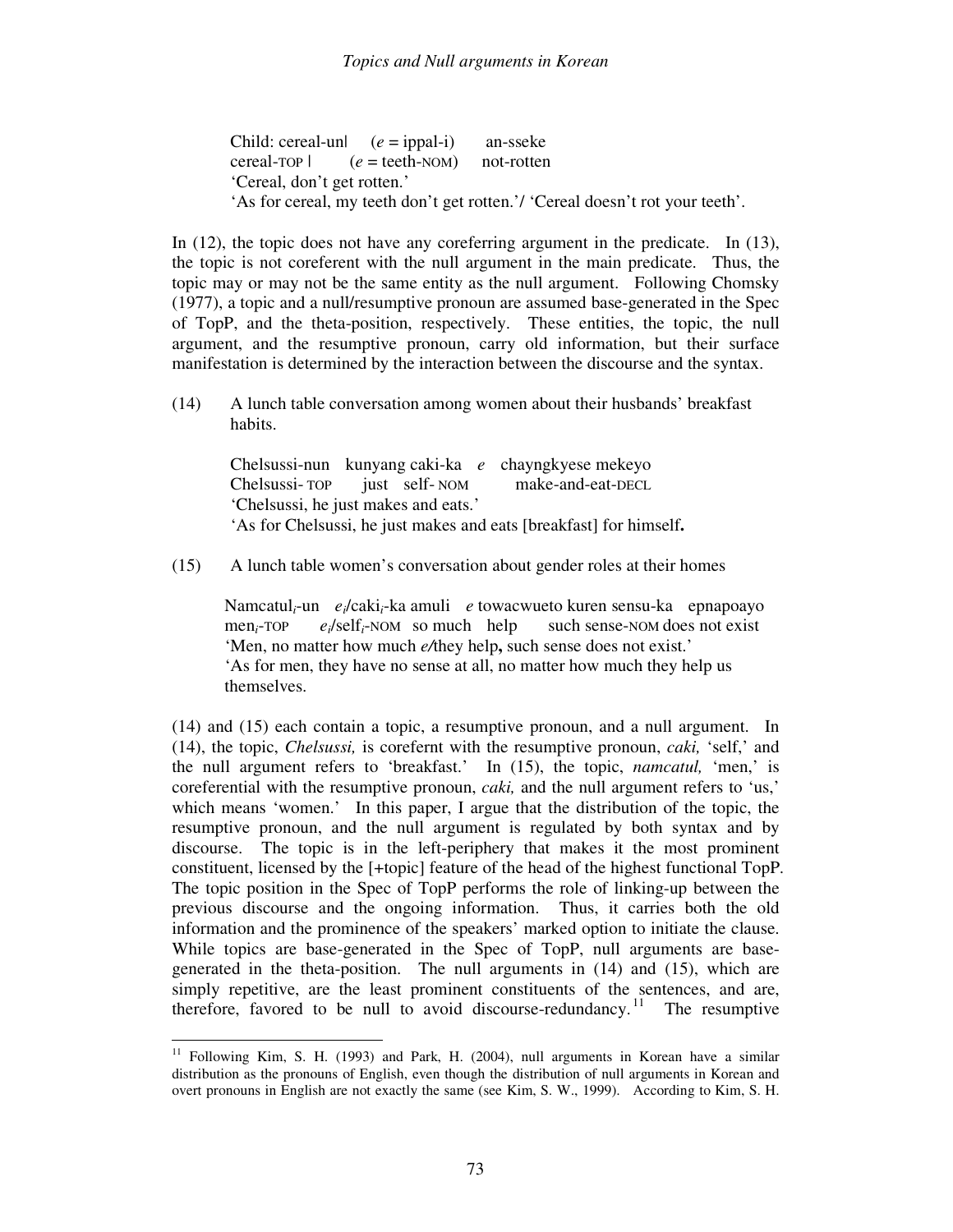pronouns in (14) and (15) can be replaced by null arguments, given that both the resumptive pronoun and the pronoun are used to express anaphoricity. The presence of a resumptive pronoun brings the semantic import of discourse-prominence, as shown in the Meaning of the sentences that contain the reflexives *for himself* in (14) and *themselves* in (15). In addition to the semantic import, the sentences with resumptive pronouns have the stronger interpretation of a categorical statement. The topics in (14) and (15) are analyzed as being coreferrent with the resumptive pronouns, which are the external arguments of the main predicates. When the resumptive pronouns are replaced by null arguments, the surface sequence of  $[Topic_i [e_i[v_P]]$ may sound like the topic is the external argument itself, as argued in Suh, S. (1992). On the other hand, the presence of the resumptive pronoun invokes an extra predication between the topic and the sentential predicate, by which the topic serves as a "scoped-out" constituent from the rest of the sentential predicate.

 In sum, topic constructions in Korean involve a "rule of predication," where a topic saturates an open proposition, following Chomsky (1977). Again, adopting Chomsky (1977), a topic is assumed to be base-generated in the spec of the highest functional node, Topic Phrase, the head of which is occupied by the [+topic] feature with its morphological manifestation –*nun*. The relationship between the topic and the proposition is aboutness, and a topic may or may not corefer to a null argument(s) or a resumptive pronoun(s) in base-theta positions. The distribution of these three constituents is regulated by both syntax and discourse. The topic is the most prominent constituent in the Spec of TopP, occurring in the left-periphery with the *nun* marker attached. The left-periphery yields the topic properties of old information, linking-up, aboutness, and prominence. The combination of the leftperiphery and the morphological marking invokes a categorical statement, by which a topic is scoped-out from the rest of the sentence. While a topic carries the most prominence, a null argument carries the least prominence, meaning that it should be used whenever possible to avoid discourse-redundancy. Null arguments can alternate with resumptive pronouns. The presence of the latter serves to bring semantic import with discourse-prominence. In addition, the presence of a resumptive pronoun makes a topic construction an extrapredication, by which a topic is more scoped-out from the sentential predicate.

-

<sup>(1993),</sup> the availability of null arguments depends on the DO parameter, which determines the recovery domain for anaphoric arguments. In DO languages, like Korean, the domain is discourse, in which null arguments can be bound to any discourse antecedent. In non-DO languages, the recovery domain is a sentence, in which the recovery must take place via rich inflections within a sentence boundary, as in languages like Spanish. On the other hand, English is a non-DO language, but its inflections are too impoverished to recover the missing information of the null arguments. Thus, it requires the presence of overt arguments. Similarly, Park, H. (2004) assumes that any languages can recover anaphors because the pragmatic module is active, but the choice of anaphoric device follows a language-specific discourse pattern; Korean uses zero forms, whereas English uses overt pronouns.

 $12$  According to Suh, S. (1992), this kind of topic construction has a topic in the spec of IP, just like a subject in English.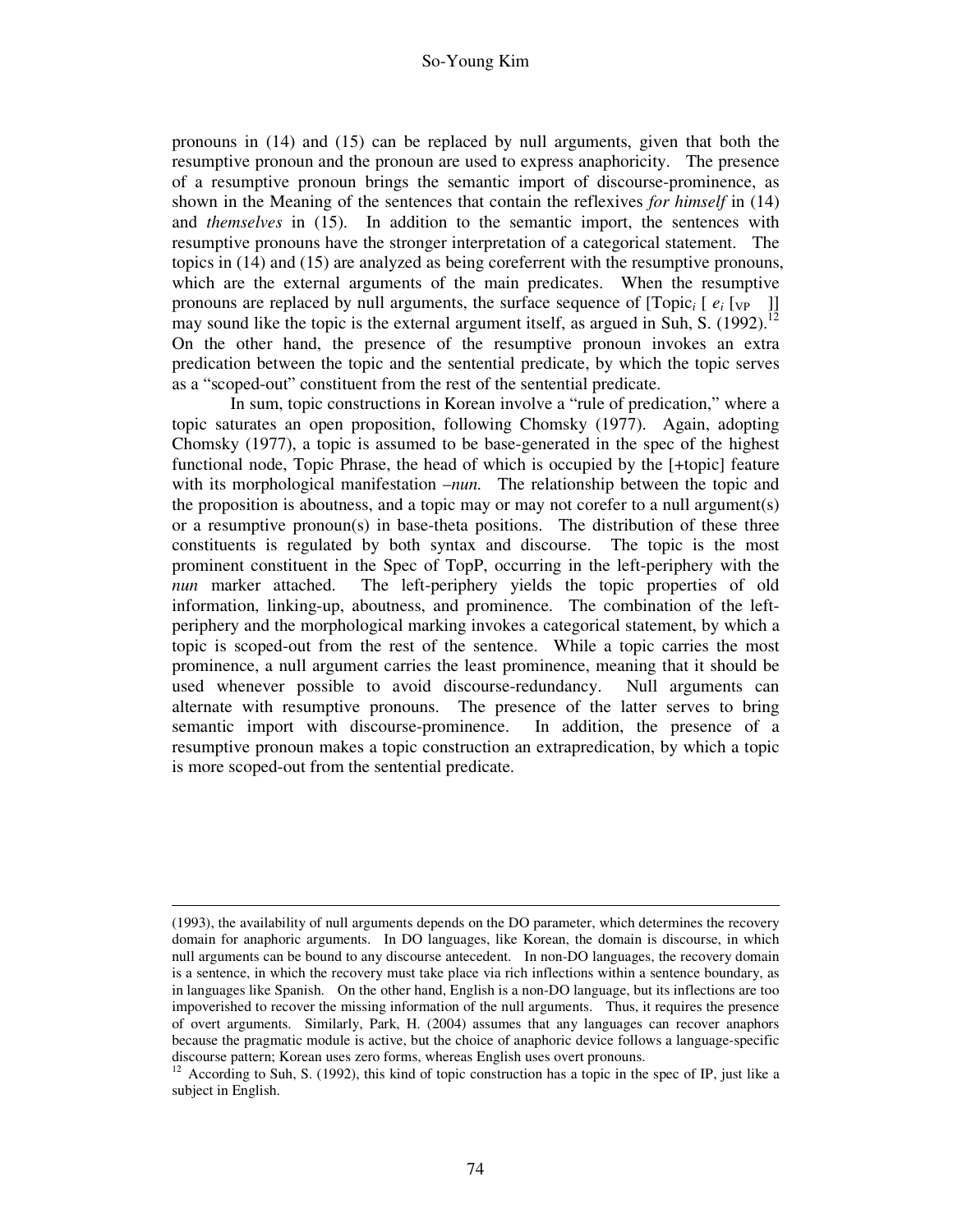#### **References**

- Ahn, Sung Ho. 1990. *Korean quantification and universal grammar.* Ph.D. dissertation, University of Connecticut.
- Bak, Sung Yong. 1981. *Studies in Korean Syntax: Ellipsis, Topic, and Relative Constructions.* Unpublished doctoral dissertation, University of Hawaii, Honolulu, Hawaii.
- Chafe, Wallas L. 1976. Givenness, contrastiveness, definiteness, subjects, topics, and point of view. In C. Li (ed), *Subject and topic* (25-55)*.* NY: Academic Press.
- Cho, Jai-Hyung. 1997. Remarks on Topic Constructions. In *Inmun Nonchong, 7,*  pp.311-399.
- Choe. Hyun Sook. (1995). Focus and topic movement in Korean and licensing. In Kiss, K. (Ed), *Discourse Configurational Languages,* pp. 269-334. Oxford University Press: Oxford.
- Choi, Hye-Won. 1999. *Optimizing structure in context: scrambling and information structure.* Stanford, CA: CSLI
- Chomsky, Noam. 1981. *Lectures and government and binding.* Dordrecht: Foris.
- Chomsky, Noam. 1982. *Some concepts and consequences of the theory of government and binding.* Cambridge, MA: MIT Press.
- Givon, Talmy. 1976. Topic, pronoun, and grammatical agreement. In Charles Li (ed), *Subject and Topic* (pp.459 – 185). NY: Academic Press, Inc.
- Gundel, Jeannette. 1974. *The role of topic and comment in linguistic theory.*  Bloomington: Indiana University Linguistics Club.
- Halliday, M. A. I. 1968. Notes on transitivity and theme in English, Part 2. *Journal of Linguistics, 3.* 199-244
- Herring Susan. 1990. Information structure as a consequence of word order type. *BLS,* 163-174.
- Huang, James. 1984. On the distribution and reference of empty pronouns. *Linguistic Inquiry, 15,* 531-574.
- Jäger, G. 1995. The stage/individual contrast revisited. In the *Proceedings of the 15th West Coast Conference on Formal Linguistics,* 225-240.
- Kang, Young-Se. 1986. *Korean syntax and universal grammar,* Ph.D. Dissertation, *Harvard University, Cambridge, Massachusetts.*
- Kim, Sun-Hee. 1993. *Division of labor between grammar and pragmatics: the distribution and interpretation of anaphor*. Ph.D. Dissertation, Yale University.
- Kim, Soowon. 1998. Sloppy/strict identity, empty objects, and NP ellipsis. *Journal of East Asian Linguistics, 8,* 255-284.
- Kuno, Susumu. 1972. Functional sentence perspective. *Linguistic Inquiry, 3.* 269-320.
- Kuroda, S. Y. 1972. The categorical and thetic judgment: Evidence from Japanese syntax. *Foundation of language, 9,* 153-185.
- Lambrecht, K. 1994. *Information structure and sentence form.* Cambridge University Press.
- Li, Charles & Sandra. Thompson. 1976. Subject and Topic: a new typology of language. In C. Li (ed.), *Subject and Topic* (pp. 459-489). New York: Academic Press.